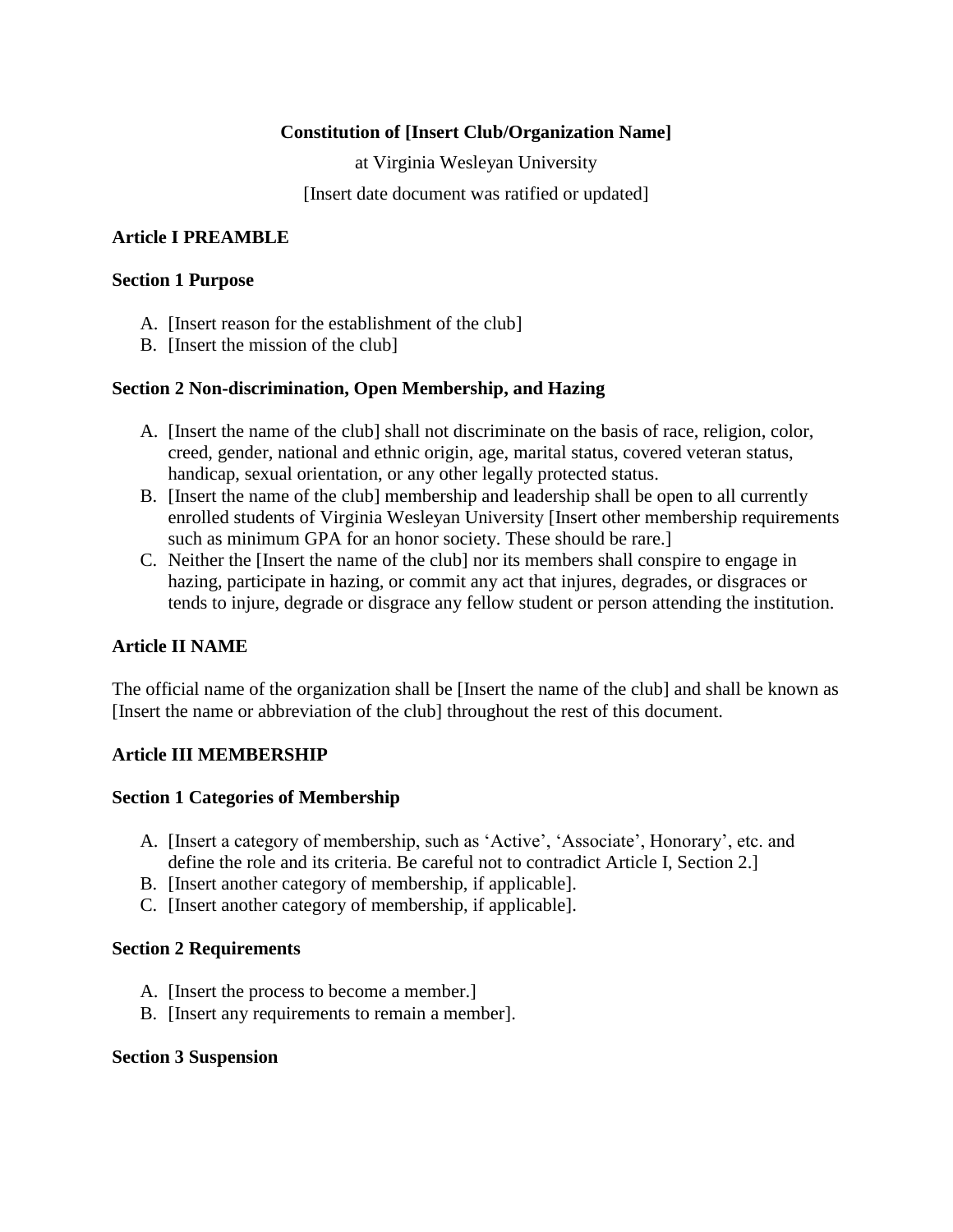- A. [Insert the provision for suspension or removal of members. For example, "A member may be suspended or removed following a hearing and vote by the membership of the organization." Specify how many members must be present to vote.]
- B. [Insert a reason for suspension or removal. For example, "A member may be suspended or removed for failure to fulfill requirements for membership, disorderly conduct, etc.]

# **Article IV OFFICERS**

# **Section 1 Titles of Officers**

- A. [Insert the title of your primary leadership position, such as President.]
- B. [Insert the title of your second in command, such as Vice President.]
- C. [Insert the title of your financial officer, such as treasurer.]
- D. [Insert the title of your recordkeeping officer, such as secretary.]
- E. [Insert an additional role, if applicable. This could include committee chairs.]

## **Section 2 Duties and Requirements**

- A. [Insert the duties of your President and any requirements specific to this role.]
- B. [Insert the duties of your Vice President and any requirements specific to this role.]
- C. [Insert the duties of your Treasurer and any requirements specific to this role.]
- D. [Insert the duties of your Secretary and any requirements specific to this role.]
- E. [Insert the duties of your additional officers or committee chairs and any requirements specific to this role.]

## **Article V ELECTIONS**

## **Section 1 Nominations**

[Specify how nominations of officers are made, whether from the floor, by petition, by committee, or by any other means.]

## **Section 2 Time of Election**

[Specify the timeline for election of officers. We recommend that elections be held annually. You can hold them in the fall or spring.]

## **Section 3 Procedures**

[Specify how officers are elected, whether by secret ballot, majority vote, plurality vote, etc.]

## **Section 4 Assumption of Office**

[Specify when a newly elected officer will take office and how long they remain in office. Specify any procedures for how the organization will conduct officer transitions.]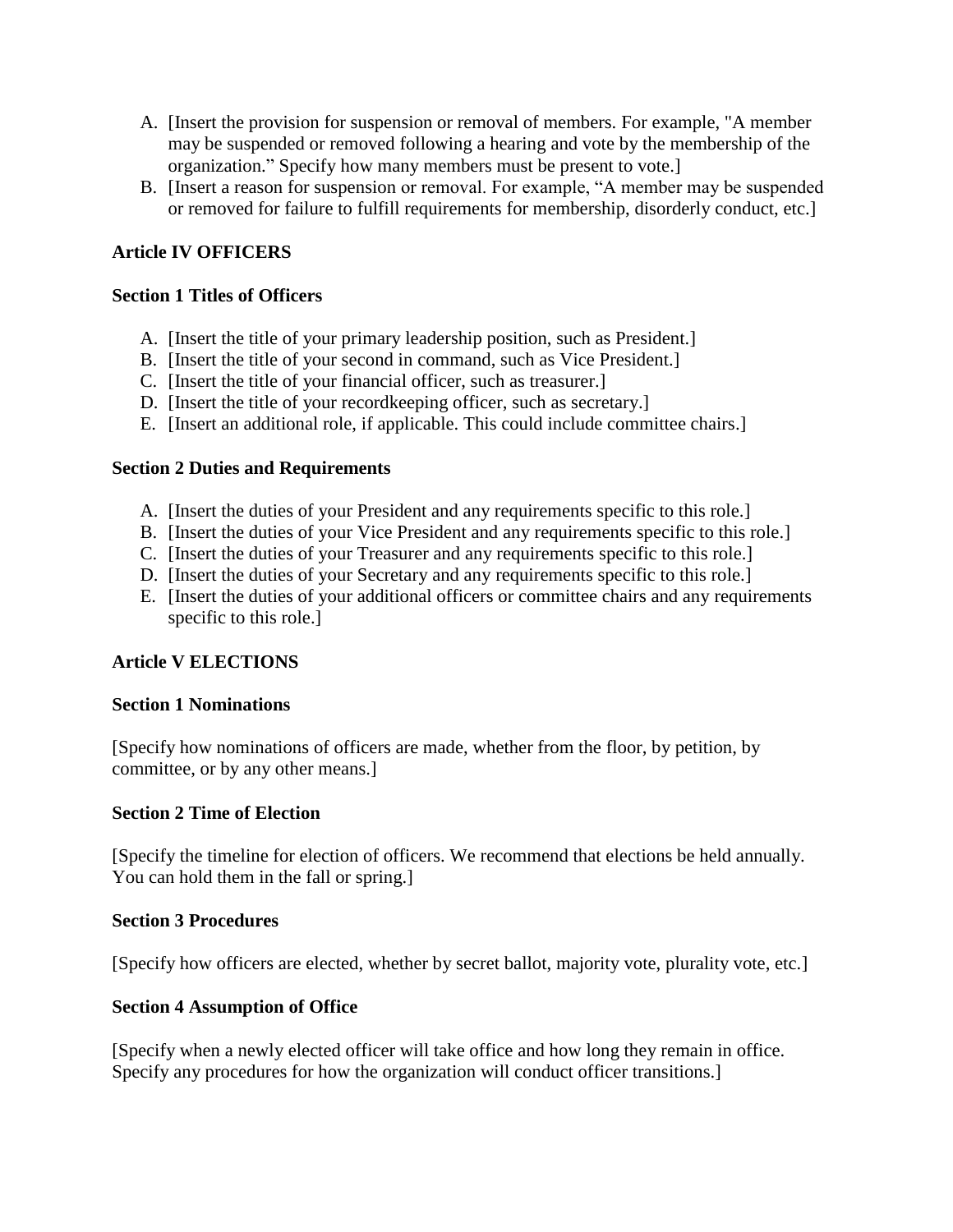# **Section 5 Vacancies**

[Insert the procedure to fill a vacant office in case an officer resigns or is unable or unwilling to keep office.]

# **Section 6 Impeachment**

[Insert the procedure to impeach an officer.]

# **Article VI MEETINGS**

# **Section 1 Quorum**

[Specify how many members or what percentage of the club constitutes a quorum for the transaction of business. The quorum should be as large as can be depended upon for being present at all meetings.]

## **Section 2 Schedule**

[Specify how often meetings are to be held, whether it is once a week, every month, or by arrangement. You may wish to make a provision for special meetings, and specify how they may be called.]

# **Article VII FINANCES**

## **Section 1 Funds**

[Specify which officers or members shall have access to the club's budget information. Specify any processes for deciding how clubs funds are to be spent.]

# **Section 2 Dues**

[Specify how the amount is chosen, how often they are collected, and whether or not there is an initiation fee and/ or other special fees. Skip this section if not applicable.]

## **Section 3 Dispersal of Funds**

In the event that this organization goes inactive for [Insert timeline, such as two years], any funds remaining in the account may be reclaimed by Virginia Wesleyan University.

# **Article VIII CONSTITION AMENDMENTS**

[Specify how amendments are made. For example, amendments might require a 2/3 vote of the membership to enact any change after it has been discussed at a minimum of two meetings.]

# **Article IX ADVISOR**